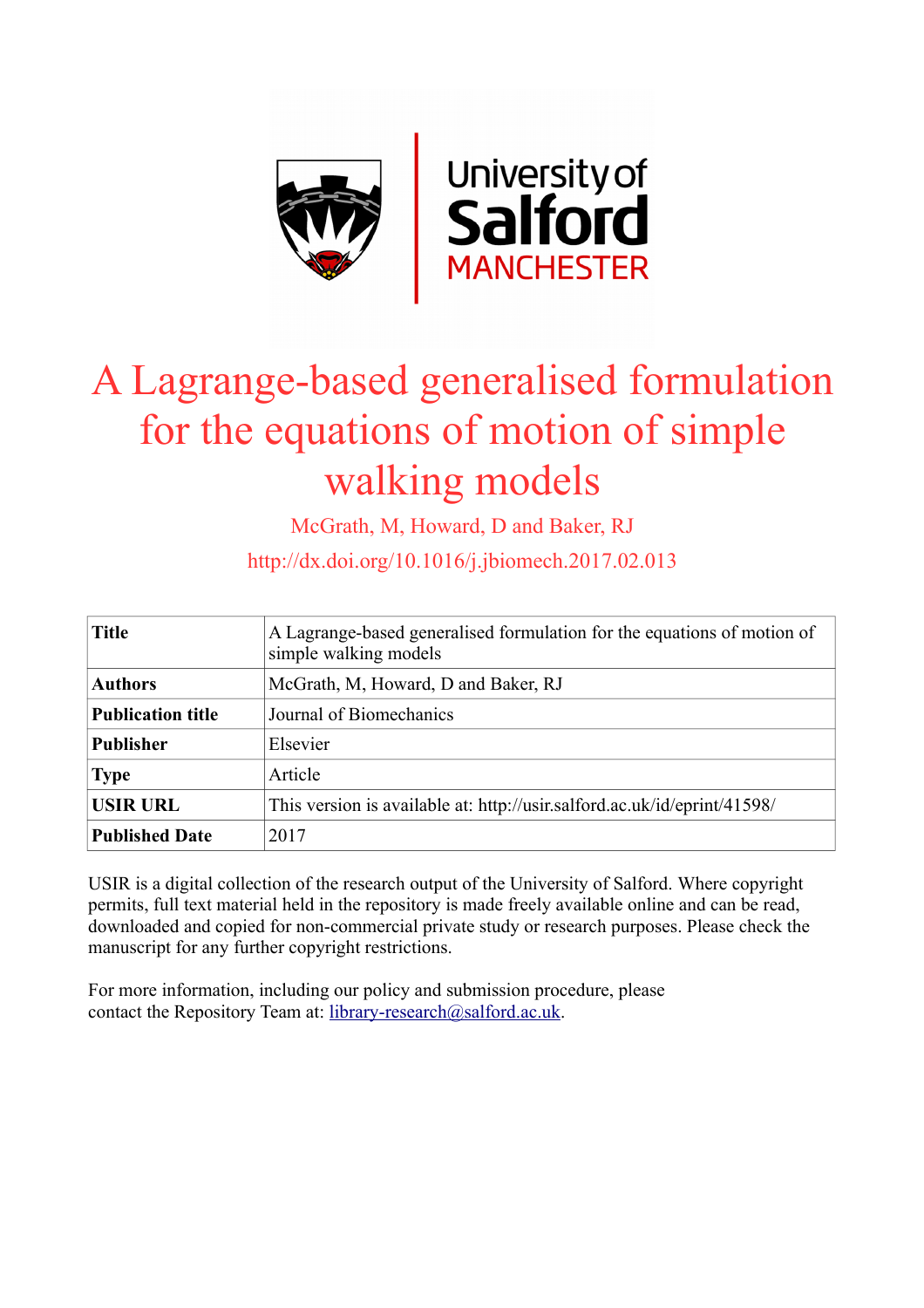- 1 Short Communication
- 2 A Lagrange-based generalised formulation for the equations of motion of simple walking
- 3 models
- 4 Michael McGrath<sup>1</sup>, David Howard<sup>2</sup>, Richard Baker<sup>1</sup>
- 5 <sup>1</sup> School of Health Sciences, University of Salford
- 6 <sup>2</sup> School of Computing, Science and Engineering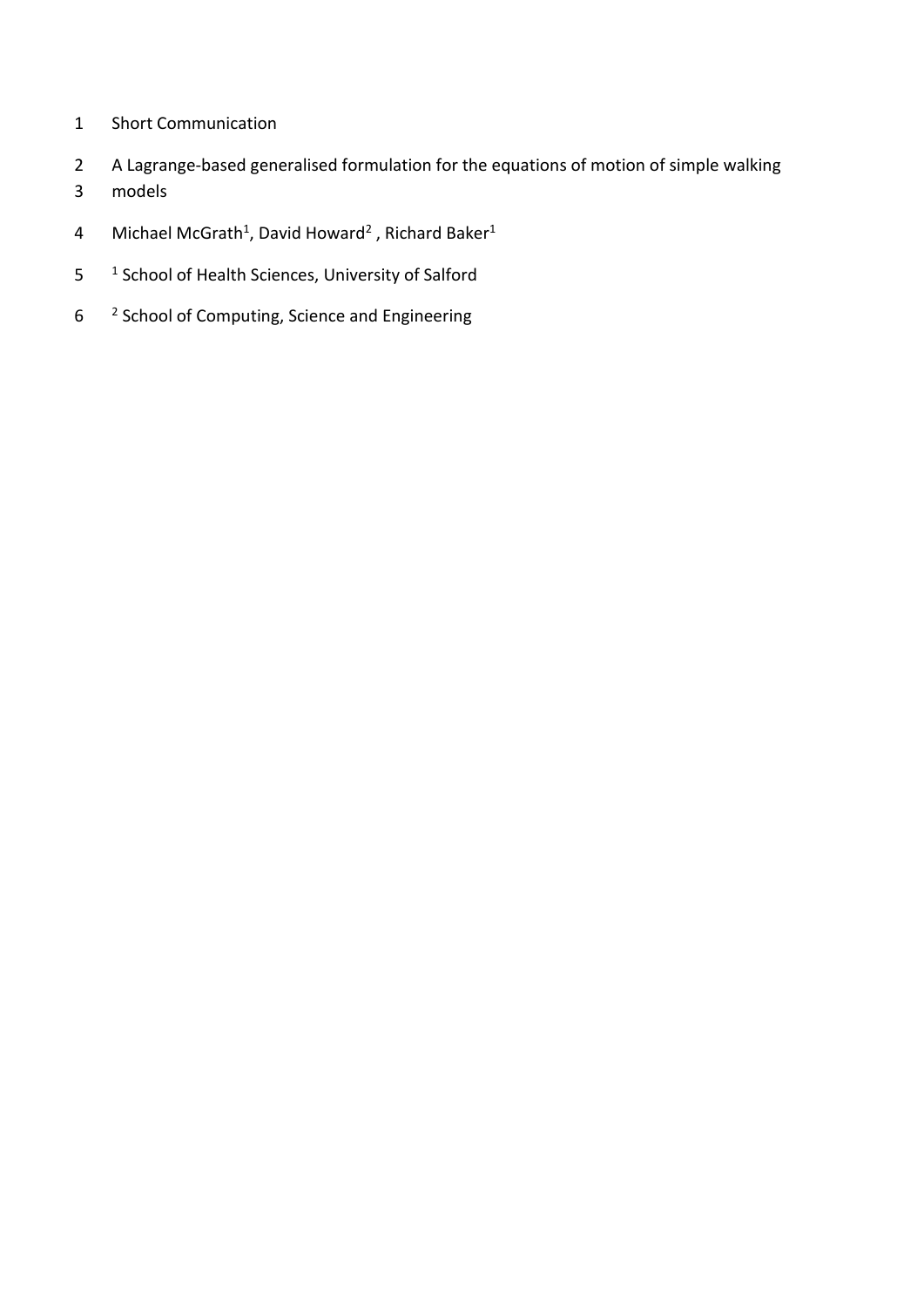### **Introduction**

 There are numerous examples of researchers using relatively simple dynamic models to investigate the way in which human beings walk [\(Baker et al., 2004;](#page-16-0) [Buczek et al., 2006;](#page-16-1) [Kuo,](#page-16-2)  [2007;](#page-16-2) [McGrath et al., 2015b;](#page-16-3) [Millard et al., 2011\)](#page-16-4). Some have further expanded to models of 'moderate' complexity [\(Martin and Schmiedeler, 2014;](#page-16-5) [McGrath et al., 2015a;](#page-16-6) [Pandy and](#page-16-7)  [Berme, 1988a,](#page-16-7) [b\)](#page-16-8). Often these latter models consist of a number of rigid links connected by frictionless hinge joints, forming a chain. These represent the segments and joints of a person's limbs. In order for these models to provide forward dynamic simulations of a person's movement, their equations of motion (EOM) must be derived.

 General formulae for the EOM of *n*-link chains have been previously developed for use in gait modelling, using a Newtonian approach [\(Pandy and Berme, 1988a\)](#page-16-7). A great advantage of these general formulae is the time saved in developing the EOM for models with a large number of degrees-of-freedom (DOFs), where a manual approach is very time consuming. This paper describes a similar approach but using Lagrangian mechanics to develop the formulae instead, which are independent of the chosen coordinate frame. Also, because they use energy calculations, rather than forces, prior knowledge of the ground reaction force (GRF) is not required.

 Once these equations are developed, walking simulations can be performed using the same 27 methods as the complex models, such as using optimisation to estimate internal kinetics and joint activations [\(Anderson and Pandy, 2003\)](#page-16-9). This study gives an example of such a simulation.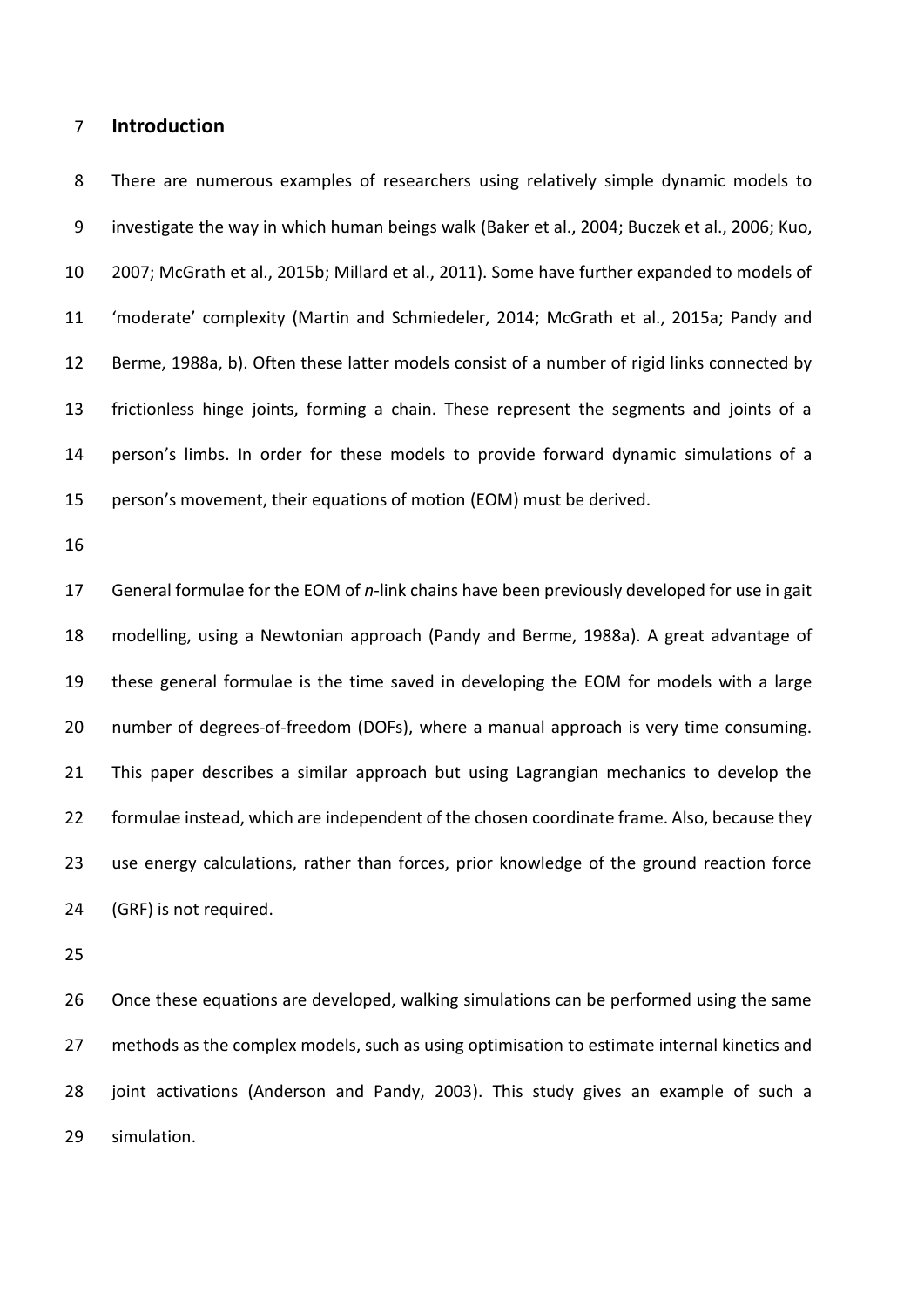# 31 **Method**

#### 32 **Open-loop chains**

33 The Lagrange equation to derive EOM for an open-loop chain is given [\(Onyshko and Winter,](#page-16-10)  34 [1980\)](#page-16-10).

35

$$
\frac{d}{dt}\left(\frac{\partial L}{\partial \dot{q}_i}\right) - \frac{\partial L}{\partial q_i} = 0
$$

- <span id="page-3-0"></span>37 **Equation 1**
- 38

39 Where  $L$  is the Lagrangian function – the difference between the kinetic and potential energy 40  $-$  and  $q_i$  is a generalised coordinate for the i<sup>th</sup> link of the chain.

41

42 [Equation 1](#page-3-0) shows the Lagrange equation equal to zero. This is valid when there are no external 43 forces or moments acting on the system. For the derivations outlined here, moments will be 44 acting at the joints between links so the Lagrange equation is adapted.

45

$$
\frac{d}{dt}\left(\frac{\partial L}{\partial \dot{q}_i}\right) - \frac{\partial L}{\partial q_i} = Q_i
$$

47 **Equation 2**

48 Where  $Q_i$  are the generalised forces derived from a consideration of virtual work ( $\delta w$ ):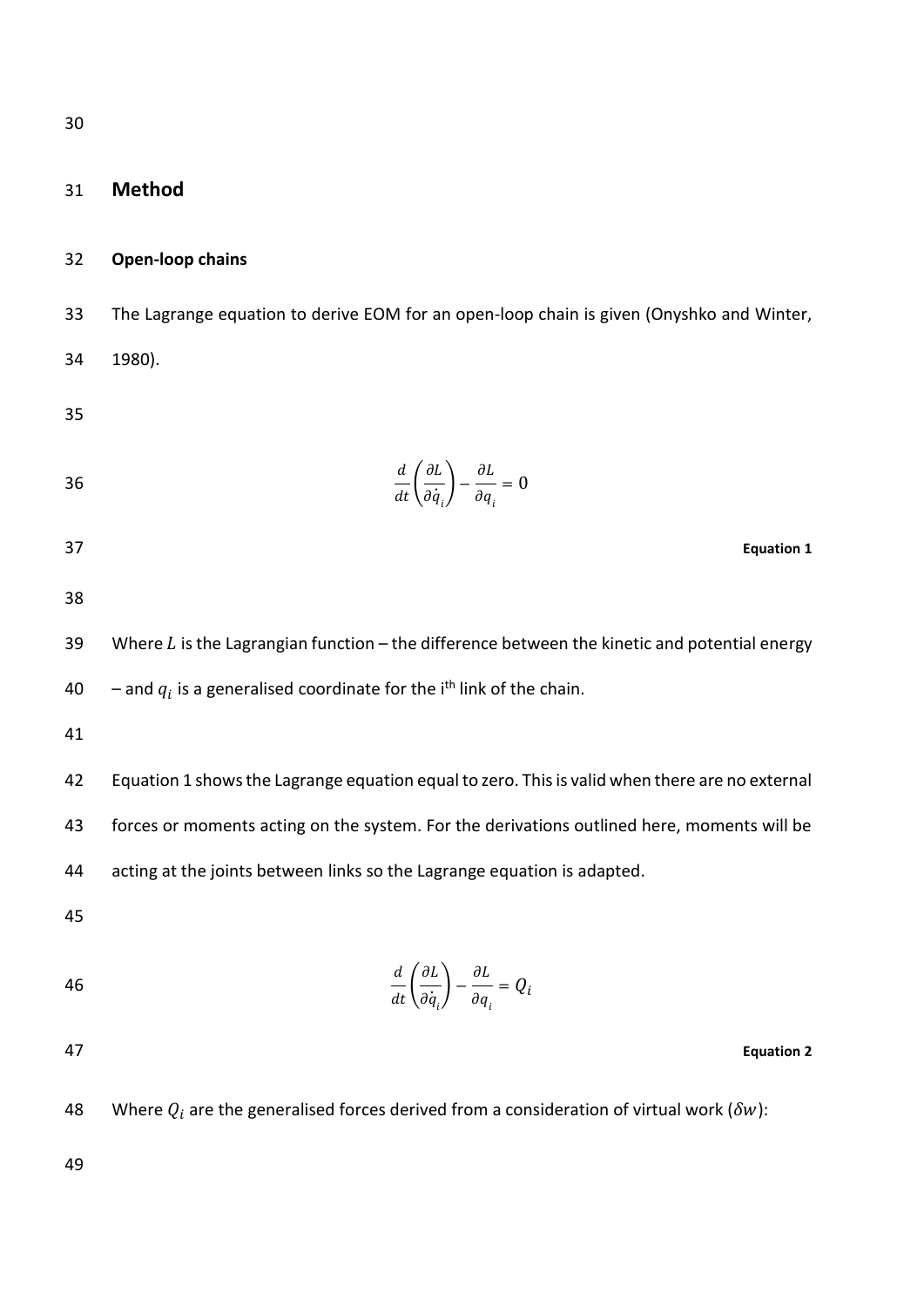$$
\delta w = \sum_i Q_i \delta q_i
$$

51 **Equation 3**

52

53 Two choices for  $q_i$  are joint angle ( $\varphi_i$ ) or link angle ( $\theta_i$ ) to the vertical.

54

55 
$$
\delta w = \sum_{i} -M_i \delta \varphi_i = \sum_{i} M_i (\theta_{i-1} - \theta_i) = \sum_{i} (M_{i+1} - M_i) \theta_i
$$

- 56 **Equation 4**
- 57

58 Mhere  $M_i$  is the moment acting at the distal joint of the i<sup>th</sup> link of the chain. This means  $Q_i$  is 59 equal to  $-M_i$  if joint angles are used or  $M_{i+1} - M_i$  if the link angles to the vertical are used. 60 Although selecting the joint angles would decouple the generalised force terms, it makes the 61 functions for the energy calculations more complex. Consequently, link angles to the vertical 62 are preferable and are used throughout this paper.

63

64 The following derivation is for an open-loop chain consisting of *n* rigid links, where the ground 65 acts as a workless constraint at one end of the chain and the other end is free. Each link has 66 the characteristics shown in Figure 1. The angular position of the i<sup>th</sup> link is defined as the link's 67 angle to the vertical*.* Anticlockwise is positive for angles and moments. The total length of the 68 link is  $l_i$ . It has a mass,  $m_i$ , acting at a single point, with a moment of inertia,  $l_i$ . The position 69 of the centre-of-mass (CM) of the link is defined by two values,  $d_i$  and  $e_i$ , where  $d_i$  is parallel 70 to the length of the link and  $e_i$  is perpendicular to it. The direction of progression is in the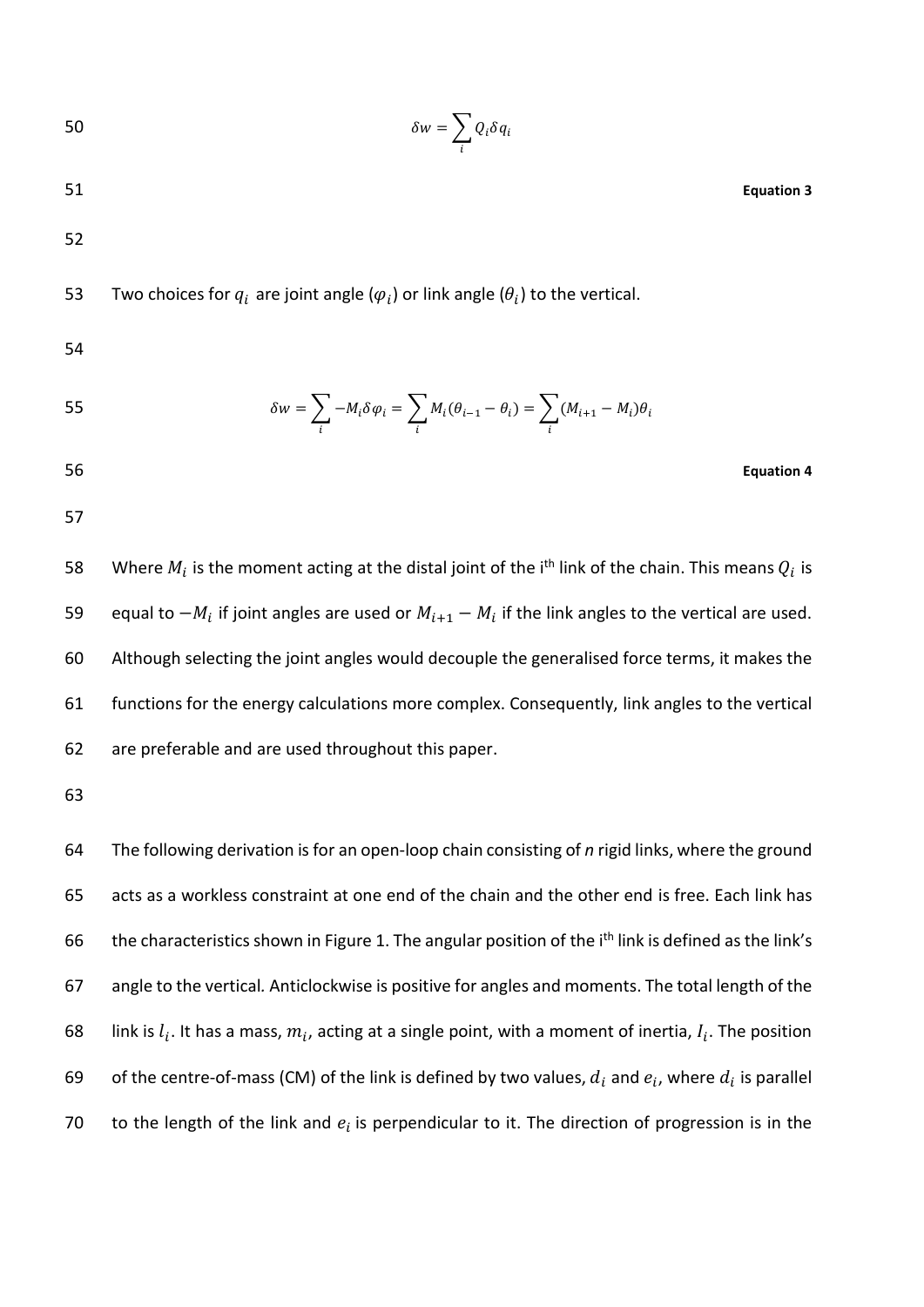71 positive x direction and upwards is the positive  $y$  direction. The acceleration due to gravity is 72 written as  $q$ .

73

 Assumptions are made for these generalised formulae to be valid. There is no branching and each link is connected to adjacent links by frictionless hinge joints. The model is 2D, in the sagittal plane, and the hinge joints are the only DOFs. For each link, there are two controlled muscle moments acting on the proximal and distal ends, respectively.

78

79 Firstly, the coordinates of the CMs of each segment are considered:

80

81 
$$
x_i = \sum_{h=1}^{i-1} (-l_h sin\theta_h) - d_i sin\theta_i + e_i cos\theta_i
$$

82 
$$
y_i = \sum_{h=1}^{i-1} (l_h cos \theta_h) + d_i cos \theta_i + e_i sin \theta_i
$$

83 **Equations 5, 6**

84

85 The linear velocities of these CMs are defined by the first derivatives.

86

87 
$$
\dot{x}_i = \sum_{h=1}^{i-1} \left( -l_h \cos \theta_h \dot{\theta}_h \right) - d_i \cos \theta_i \dot{\theta}_i - e_i \sin \theta_i \dot{\theta}_i
$$

88 
$$
\dot{y}_i = \sum_{h=1}^{i-1} (-l_h sin\theta_h \dot{\theta}_h) - d_i sin\theta_i \dot{\theta}_i + e_i cos\theta_i \dot{\theta}_i
$$

89 **Equations 7, 8**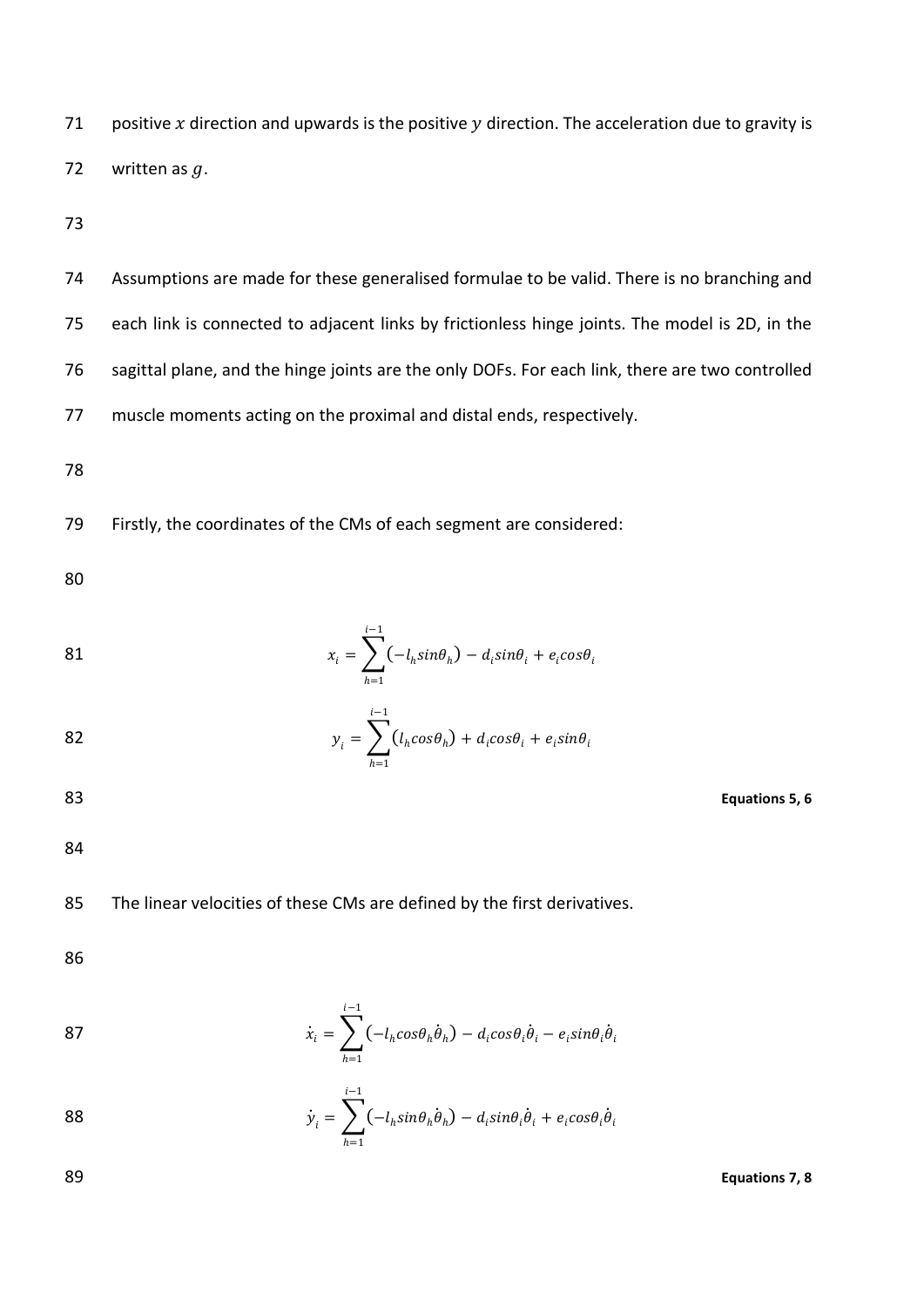| 90  |                                                                                                                                              |
|-----|----------------------------------------------------------------------------------------------------------------------------------------------|
| 91  | The resultant velocities are calculated for each CM.                                                                                         |
| 92  |                                                                                                                                              |
| 93  | $v_i^2 = \dot{x}_i^2 + \dot{y}_i^2$                                                                                                          |
| 94  | <b>Equation 9</b>                                                                                                                            |
| 95  |                                                                                                                                              |
| 96  | The kinetic energy, $T$ , and the potential energy, $V$ , of the system are calculated.                                                      |
| 97  |                                                                                                                                              |
| 98  | $T = \frac{1}{2}mv^2 + \frac{1}{2}I\omega^2 = \sum_{i=1}^{n} \left(\frac{1}{2}m_i v_i^2 + \frac{1}{2}I_i\dot{\theta}_i^2\right)$             |
| 99  | <b>Equation 10</b>                                                                                                                           |
| 100 | $V = mgh = \sum_{i=1}^{n} \left( m_i \left( \sum_{h=1}^{i-1} (l_h g cos \theta_h) + d_i g cos \theta_i + e_i g sin \theta_i \right) \right)$ |
| 101 | <b>Equation 11</b>                                                                                                                           |
| 102 |                                                                                                                                              |
| 103 | The Lagrangian function is calculated by subtracting the potential energy from the kinetic.                                                  |
| 104 |                                                                                                                                              |
| 105 | $L = T - V$                                                                                                                                  |
| 106 | <b>Equation 12</b>                                                                                                                           |
| 107 |                                                                                                                                              |
| 108 | Partial differentials of L with respect to $\dot{\theta}_i$ and $\theta_i$ are taken in order to evaluate the terms in                       |
| 109 | the Lagrangian equation.                                                                                                                     |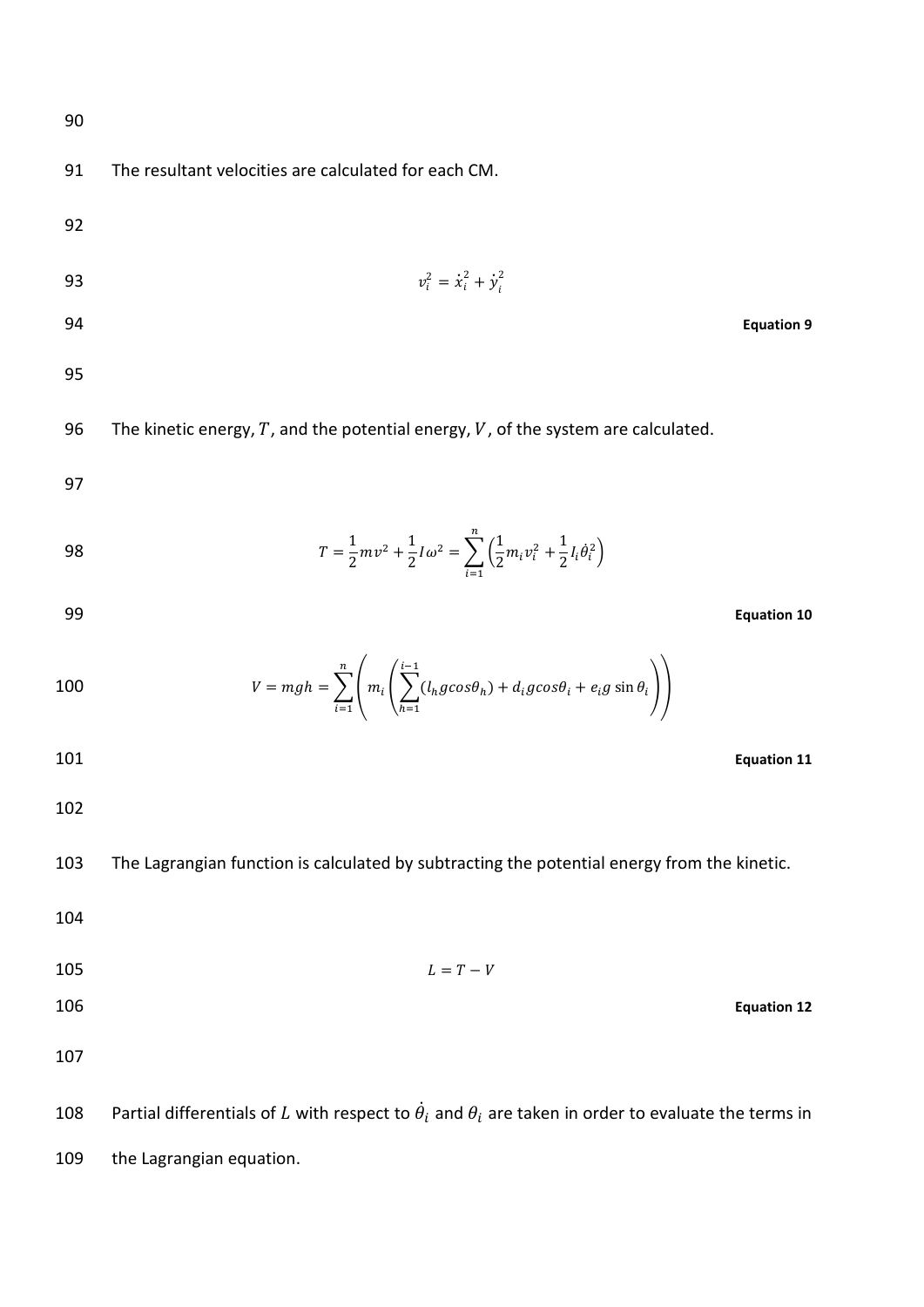$$
110\,
$$

111 
$$
\frac{d}{dt}\left(\frac{\partial L}{\partial \dot{\theta}_i}\right) - \frac{\partial L}{\partial \theta_i} = \sum_i (M_{i+1} - M_i)\theta_i
$$

112 **Equation 13**

113

114 From the calculation of these terms, the EOM can be written in matrix form.

115

116 
$$
B.\ddot{\theta} = C \quad \text{where, } \begin{bmatrix} b_{1,1} & \cdots & b_{1,n} \\ \vdots & \ddots & \vdots \\ b_{n,1} & \cdots & b_{n,n} \end{bmatrix} \begin{bmatrix} \ddot{\theta}_1 \\ \vdots \\ \ddot{\theta}_n \end{bmatrix} = \begin{bmatrix} c_1 \\ \vdots \\ c_n \end{bmatrix}
$$

$$
117\quad
$$

<span id="page-7-0"></span>118 **Equation 14**

119

120 For a given row,  $p$ , and a given column,  $q$ :

 $\overline{1}$  $\overline{1}$  $\overline{1}$  $\overline{1}$ 

121

$$
\left( m_p d_p^2 + m_p e_p^2 + \left( \sum_{j=p}^n m_{j+1} \right) l_p^2 + I_p \right) \qquad \qquad \text{if } p = q
$$

122 
$$
b_{p,q} = \sqrt{\left(\left(m_p d_p + \left(\sum_{j=p}^n m_{j+1}\right)l_p\right)l_q \cos(\theta_q - \theta_p)\right) + \left(m_p e_p l_q \sin(\theta_p - \theta_q)\right)}
$$
if  $p > q$ 

$$
\left( \left( \left( m_q d_q + \left( \sum_{j=q}^n m_{j+1} \right) l_q \right) l_p \cos \left( \theta_p - \theta_q \right) \right) + \left( m_q e_q l_p \sin \left( \theta_q - \theta_p \right) \right) \right) \qquad \text{if } q > p
$$

123 **Equation 15**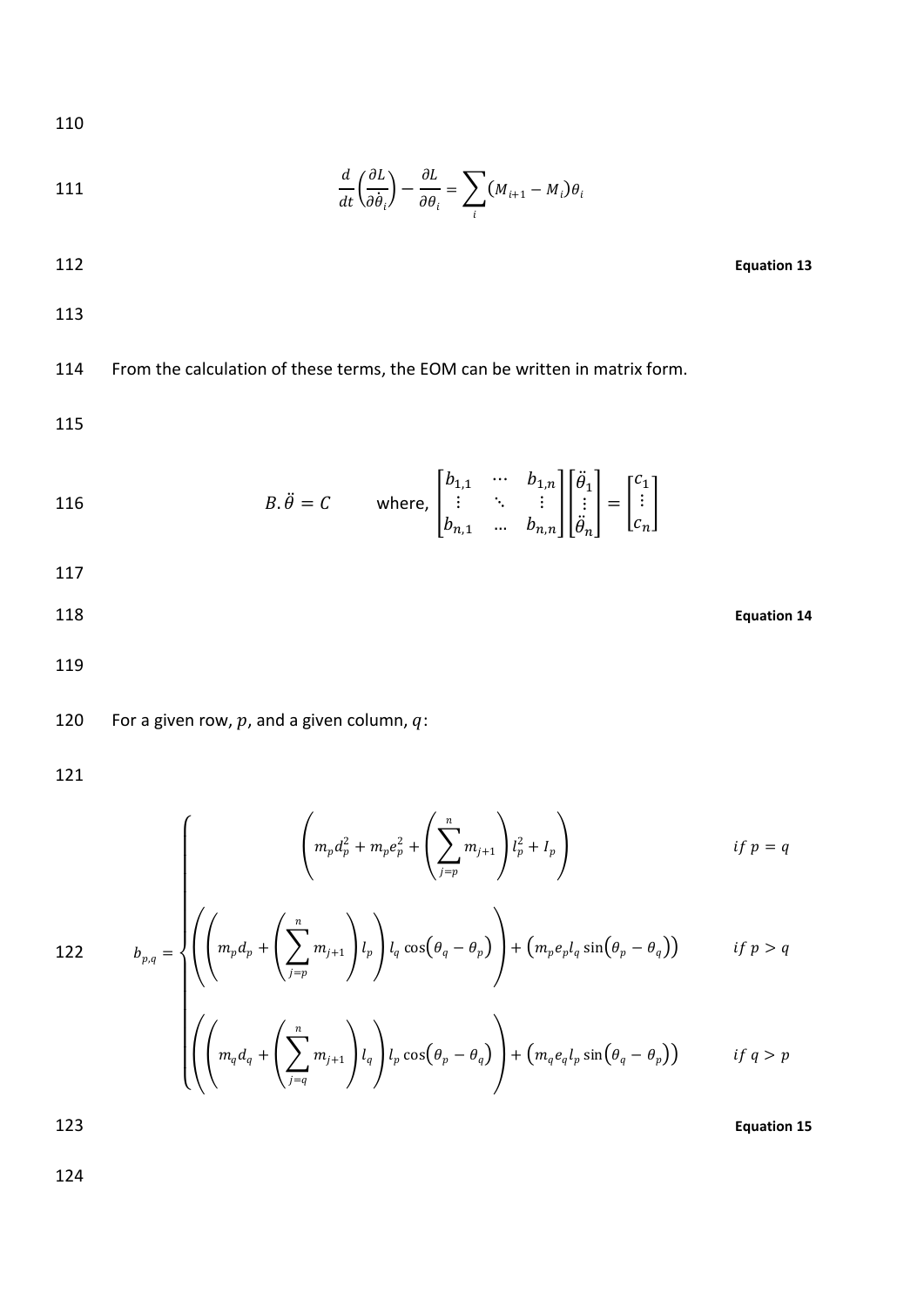125  

$$
c_p = \sum_{h=1}^{\{n|p \neq h\}} \left( \theta_h^2 \left( \left( \left( \left( m_p d_p + \sum_{j=p}^n (m_{j+1}) l_p \right) l_h \sin(\theta_h - \theta_p) \right) \text{ if } h < p \right) \right) \right. \\ \left. + \left( \left\{ \left( m_p d_h + \sum_{j=h}^n (m_{j+1}) l_h \right) l_p \sin(\theta_p - \theta_h) \right) \text{ otherwise} \right\} \right)
$$
126  

$$
+ \left( \left\{ \left( m_p e_p l_h \right) \cos(\theta_p - \theta_h) \text{ if } h < p \right\} \right)
$$
126  

$$
\left. \left( \left( m_p e_p l_h \right) \cos(\theta_p - \theta_h) \text{ otherwise} \right) \right)
$$

127 
$$
+ \left(m_p d_p + \left(\sum_{j=p}^n m_{j+1}\right)l_p\right)g\sin\theta_p - m_p e_p g \cos\theta_p + M_{p+1} - M_p
$$

128 **Equation 16**

129

130 The sigma notation  $\sum_{h=1}^{\{n|p \neq h\}}$  means h covers all of the values from 1 to n, but is never 131 the same as  $p$ .

132

 This method does, however, rely on an estimation of joint moments. Later in this study, an optimisation algorithm is described, which uses measured kinematics and estimates these 135 moments. This means that Matrix B can then be inverted and used to produce the vector  $\ddot{\theta}$ , which gives the angular acceleration for each link of the chain.

137

## 138 **Closed-loop chains**

139 [Equation 14](#page-7-0) is only applicable for open-loop chains, i.e. single support walking models. In 140 order to create double support models, closed-loop chains are required. An advantage of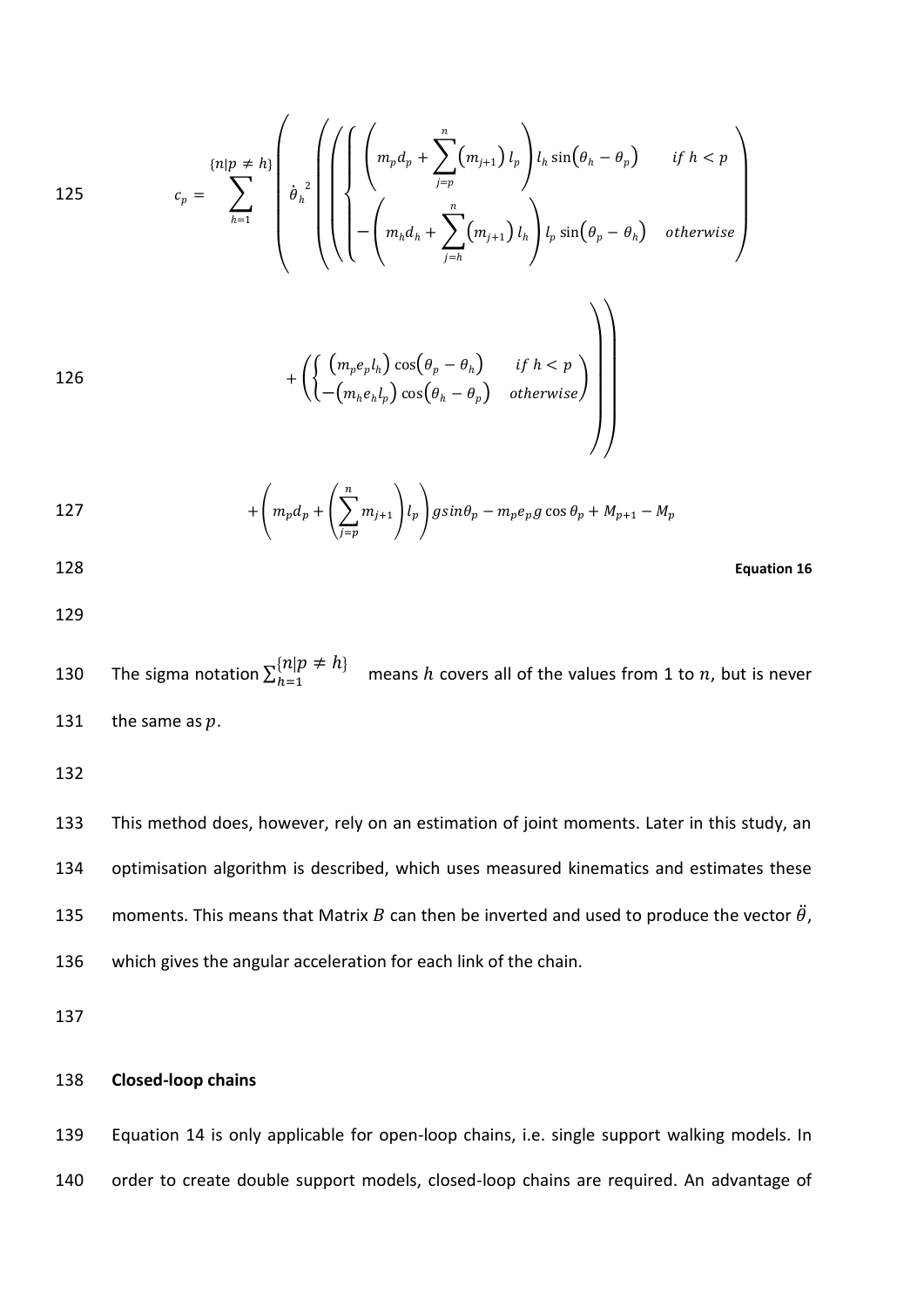| 141 | Lagrange mechanics is that constraints can be applied relatively simply using 'Lagrange                                                                            |                    |
|-----|--------------------------------------------------------------------------------------------------------------------------------------------------------------------|--------------------|
| 142 | multipliers'.                                                                                                                                                      |                    |
| 143 |                                                                                                                                                                    |                    |
| 144 | In order to apply a constraint, the $jth$ constraint function $(f_i)$ is defined such that:                                                                        |                    |
| 145 |                                                                                                                                                                    |                    |
| 146 | $f_i = 0$                                                                                                                                                          |                    |
| 147 |                                                                                                                                                                    | <b>Equation 17</b> |
| 148 |                                                                                                                                                                    |                    |
| 149 | The governing Lagrange equation is modified to include the Lagrange multipliers:                                                                                   |                    |
| 150 |                                                                                                                                                                    |                    |
| 151 | $\frac{d}{dt}\left(\frac{\partial L}{\partial \dot{q}_i}\right)-\frac{\partial L}{\partial q_i}-\sum_i\left(\lambda_j\frac{\partial f_j}{\partial q_i}\right)=Q_i$ |                    |
| 152 |                                                                                                                                                                    | <b>Equation 18</b> |
| 153 |                                                                                                                                                                    |                    |

154 Where  $\lambda_j$  is the Lagrange multiplier for the j<sup>th</sup> constraint. For a number of constraint 155 equations, *r*, the same number of new unknown variables need to be solved. This is done by 156 incorporating the constraint equations into the matrix formulation of the EOM, thus solving 157 for  $\ddot{q}_i$  and  $\lambda_j$  simultaneously. If the constraint equations are purely positional (only contain  $q_i$ 158 terms), they need to be differentiated twice so that they contain  $\ddot{q}_i$  terms. This new equation 159 then needs to be separated into two functions; one that contains only the  $\ddot{q}_i$  terms,  $g_j$ , and 160 one that contains the rest of the terms  $h_i$  [\(Equation 19\)](#page-10-0). These terms can now be incorporated 161 into the matrix formulation [\(Equation 20\)](#page-10-1).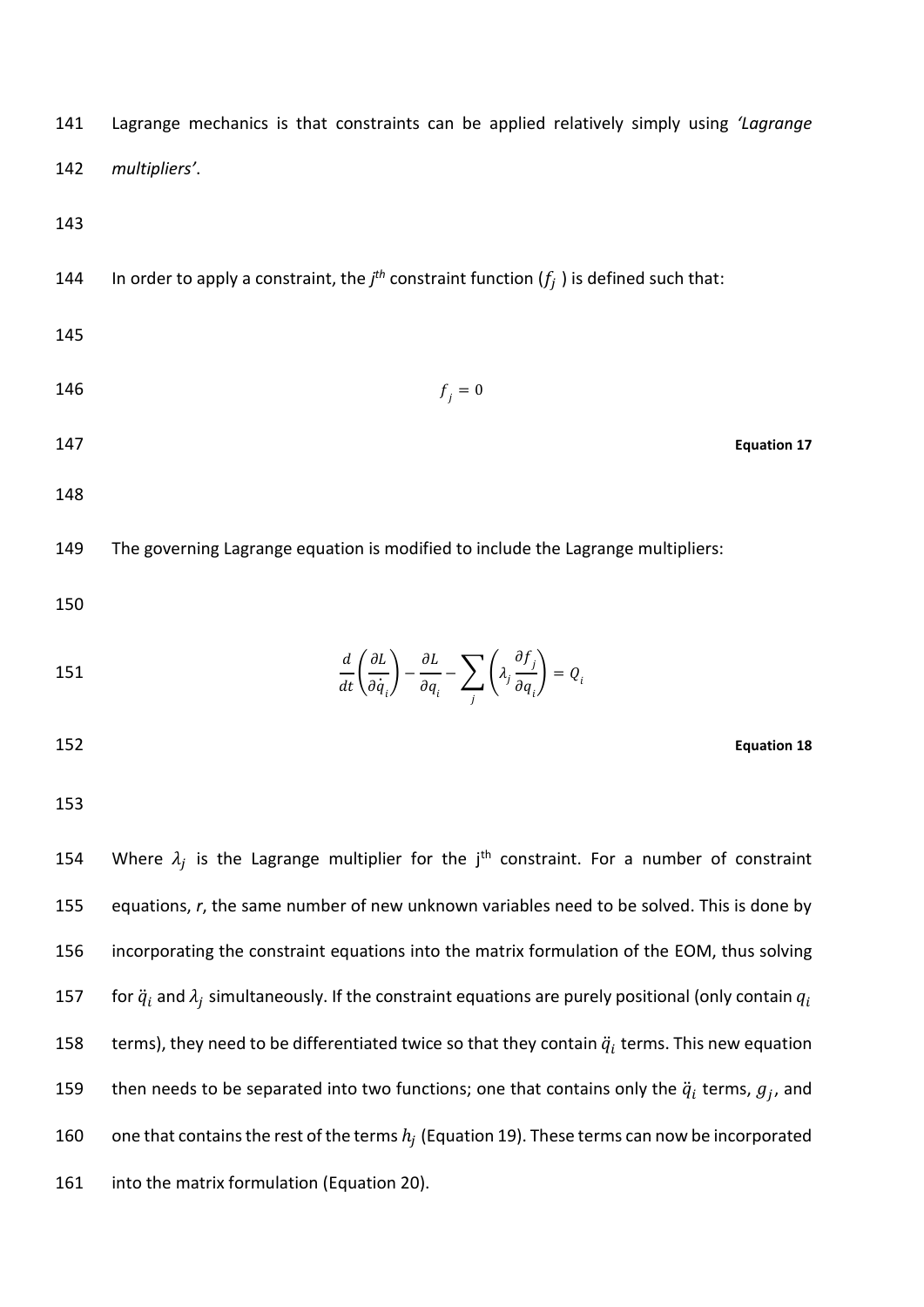163 
$$
\frac{d^2 f_j}{dt^2} (\ddot{q}_i, \dot{q}_i, q_i, t) = g_j (\ddot{q}_i, t) + h_j (\dot{q}_i, q_i, t) = 0
$$

<span id="page-10-0"></span>164 **Equation 19**

165  

$$
\begin{bmatrix} b_{i,i} & -\frac{\partial f_j}{\partial q_i} \\ g_j(\ddot{q}_i, t) & 0 \end{bmatrix} \begin{bmatrix} \ddot{q}_i \\ \lambda_j \end{bmatrix} = \begin{bmatrix} c_i \\ -h_j(\dot{q}_i, q_i, t) \end{bmatrix}
$$

<span id="page-10-1"></span>166 **Equation 20**

167

168 It's important to note that the  $\ddot{q}_i$  terms are no longer all independent. For a chain with *n* DOFs 169 and *r* constraint equations, only *n-r* are independent. If the initial conditions satisfy the 170 constraints, then computing  $\ddot{q}_i$  and integrating to solve for all DOFs should produce solutions 171 which are consistent with the constraint equations. These can be validated using the 172 constraint equations [\(Ülker, 2010\)](#page-16-11). If  $\ddot{q}_i$  is known for the first *n-r* links in the chain, the 173 constraint equations can be used to compute  $\ddot{q}_i$  for the final *r* links. A worked example is 174 given in the appendix.

175

#### 176 **Ground reaction force calculations**

 Inverse dynamics can be used to calculate the total GRF acting on a walking model. For open- loop chains, this is the GRF where the chain is in contact with the ground (the single supporting foot). For closed-loop chains, a method is required to determine how the total GRF is distributed between the two ground contact points, which is an indeterminate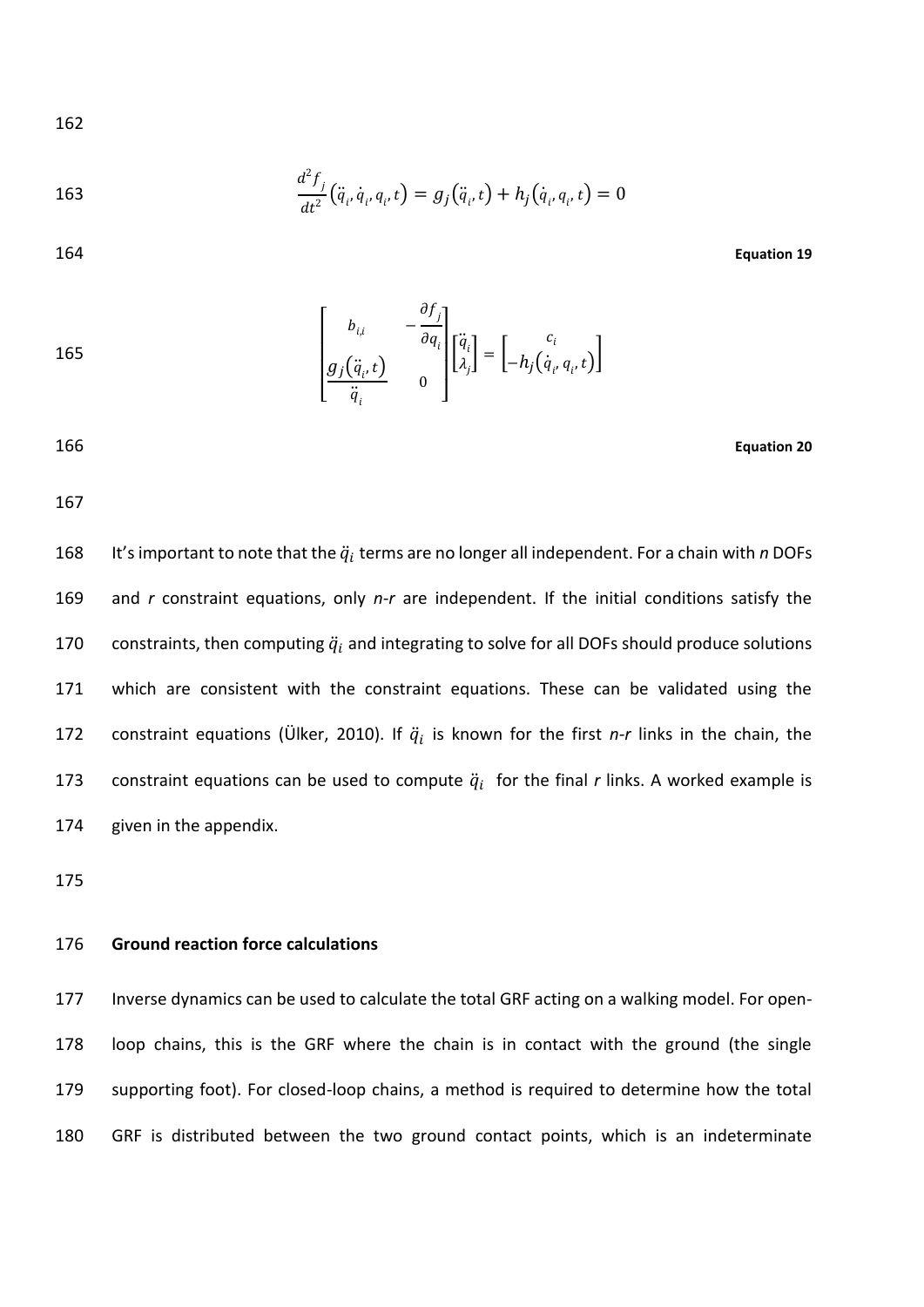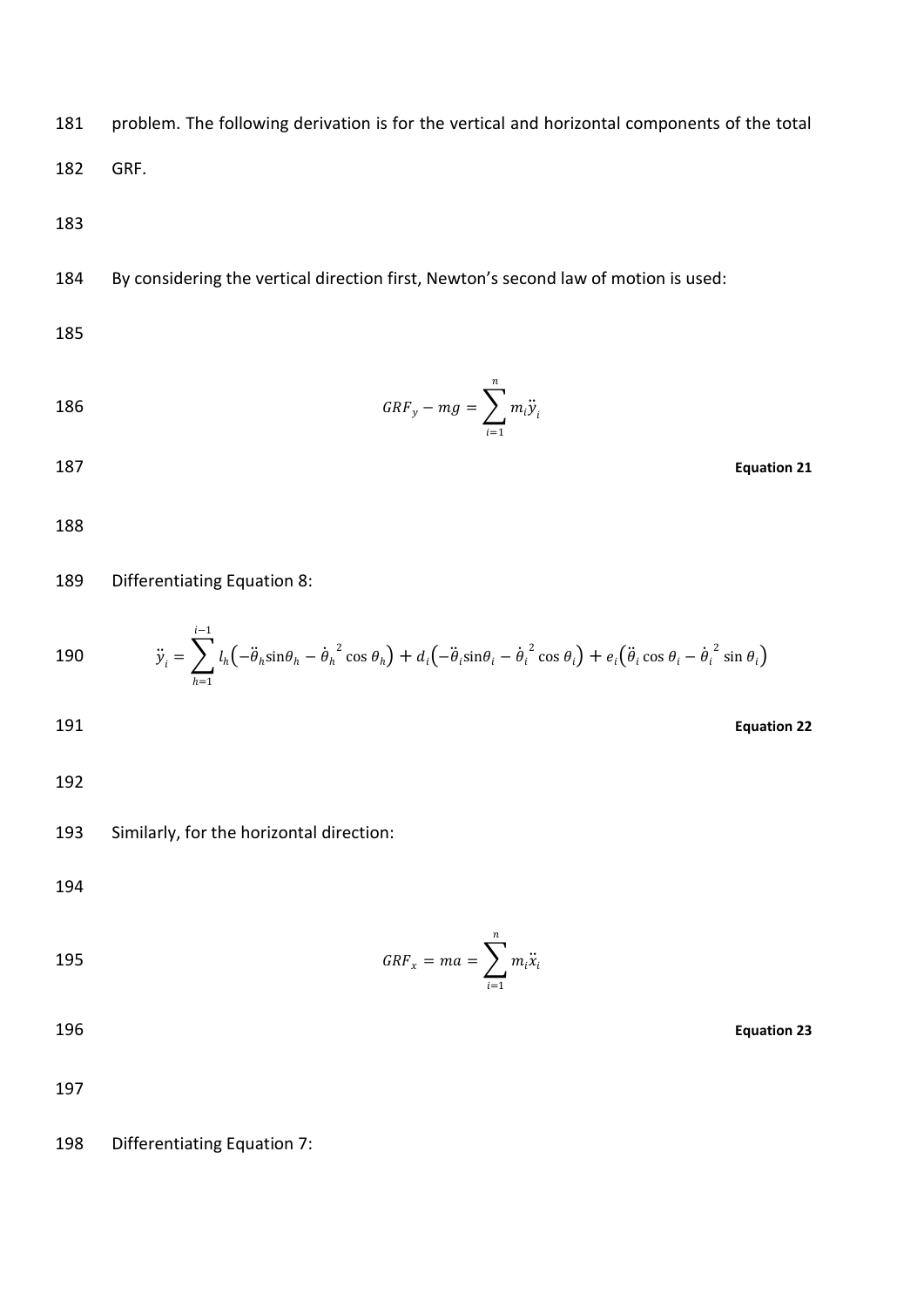200 
$$
\ddot{x}_i = \sum_{h=1}^{i-1} l_h \left( -\ddot{\theta}_h \cos \theta_h + \dot{\theta}_h^2 \sin \theta_h \right) + d_i \left( -\ddot{\theta}_i \cos \theta_i + \dot{\theta}_i^2 \sin \theta_i \right) + e_i \left( -\ddot{\theta}_i \sin \theta_i - \dot{\theta}_i^2 \cos \theta_i \right)
$$

201 **Equation 24**

202

203 During double support, although the total GRF can be calculated, there is an infinite number 204 of ways this can be distributed between the two feet. [Ren et al.](#page-16-4) [\(Ren et al., 2007\)](#page-16-12), solved this 205 problem by making a smooth transition assumption. The Lagrange multipliers method used 206 here offers an alternative approach because the multipliers can be used to calculate the force 207 required to maintain a given constraint. In the case of this study, the forces required to hold 208 the trailing foot fixed to the ground can be used to calculate the GRF under that foot. By using 209 inverse dynamics, in the same way as before, to calculate the total GRF, a simple subtraction 210 can be used to obtain the GRF under the leading foot.

211

212 Since the constraint forces are acting upon the trailing foot and it is stationary, it can be 213 assumed that the GRF components beneath it are equal to these constraint forces. The forces 214 the constraints produce can be expressed:

215

$$
F_{q_i} = \lambda \frac{\partial f}{\partial q_i}
$$

217 **Equation 25**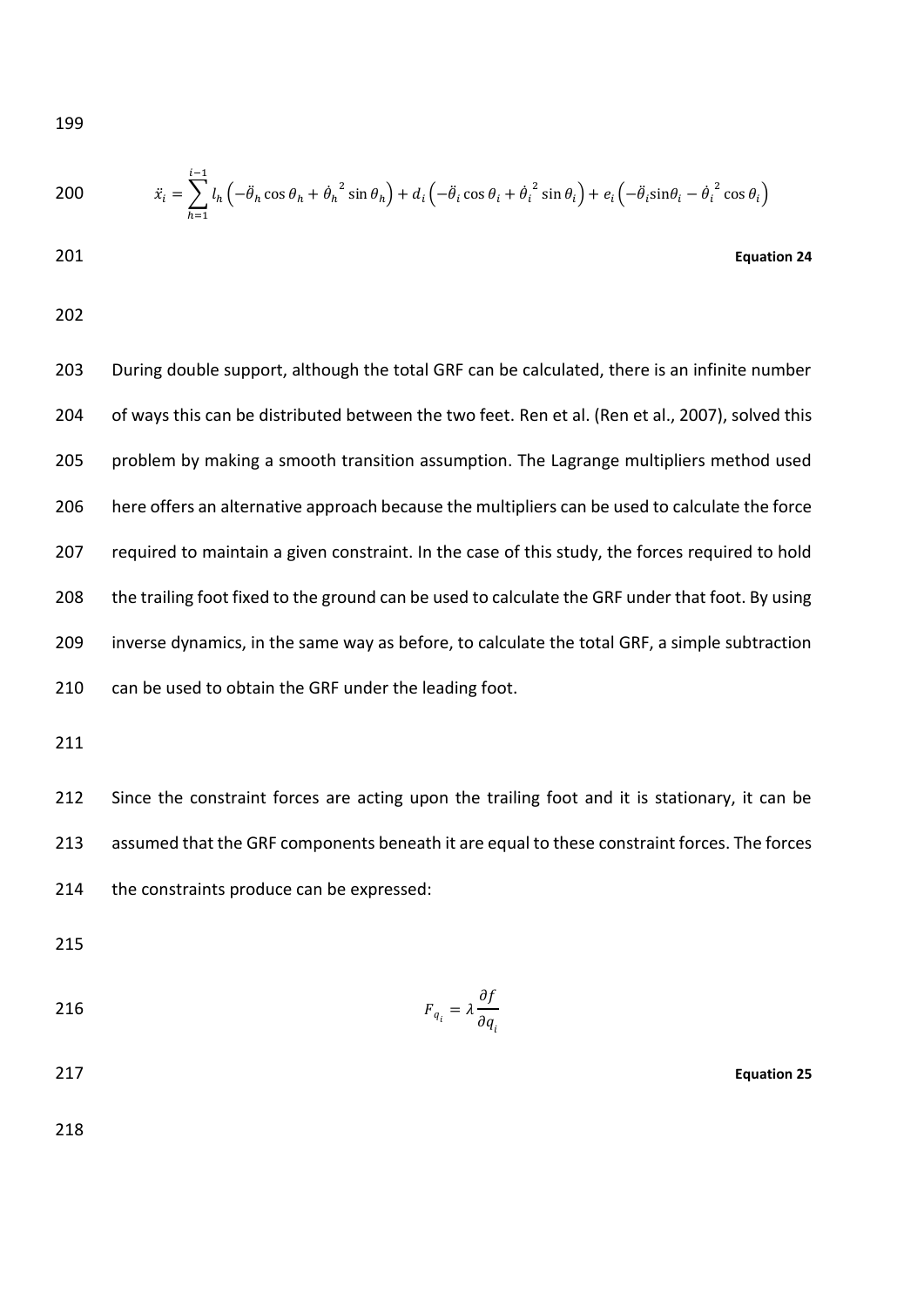219 In order to calculate the constraint forces in the  $x$  and  $y$  directions, the following equations 220 are used:

221

222 
$$
F_x = \lambda_{f_1} \sum_{i=1}^n \left( \frac{\partial f_1}{\partial \theta_i} \frac{\partial \theta_i}{\partial x} \right) = \lambda_{f_1} \sum_{i=1}^n \left( -l_i \cos \theta_i \cdot \frac{1}{-l_i \cos \theta_i} \right) = \lambda_{f_1}
$$

223 **Equation 26**

224 
$$
F_y = \lambda_{f_2} \sum_{i=1}^n \left( \frac{\partial f_2}{\partial \theta_i} \frac{\partial \theta_i}{\partial y} \right) = \lambda_{f_2} \sum_{i=1}^n \left( -l_i \sin \theta_i \cdot \frac{1}{-l_i \sin \theta_i} \right) = \lambda_{f_2}
$$

225 **Equation 27**

226

227 These values relate to the GRF components at the trailing foot. Subtracting these from their 228 respective total GRF components give the GRF components beneath the leading foot.

229

## 230 **Example simulation**

231 Gait laboratory data was collected for a single, healthy, female participant (28 years old, 65kg, 162cm). Ethical approval for the study was granted by the Institutional Ethics Panel (ref HSCR13/18). A Vicon 3D motion capture system (Oxford Metrics plc., Oxford, UK) and Kistler force plates (Kistler Group, Winterthur, Switzerland) were used to capture kinematic and kinetic data, respectively.

236

 The derived generalised formulae were used to generate a seven degree-of-freedom model (previously described by [McGrath et al. \(2015a\)\)](#page-16-6). For the simulation model, the participants anthropometric data were used and segment masses were estimated using Winter's formulae [\(1979,](#page-16-13) [1991\)](#page-17-0).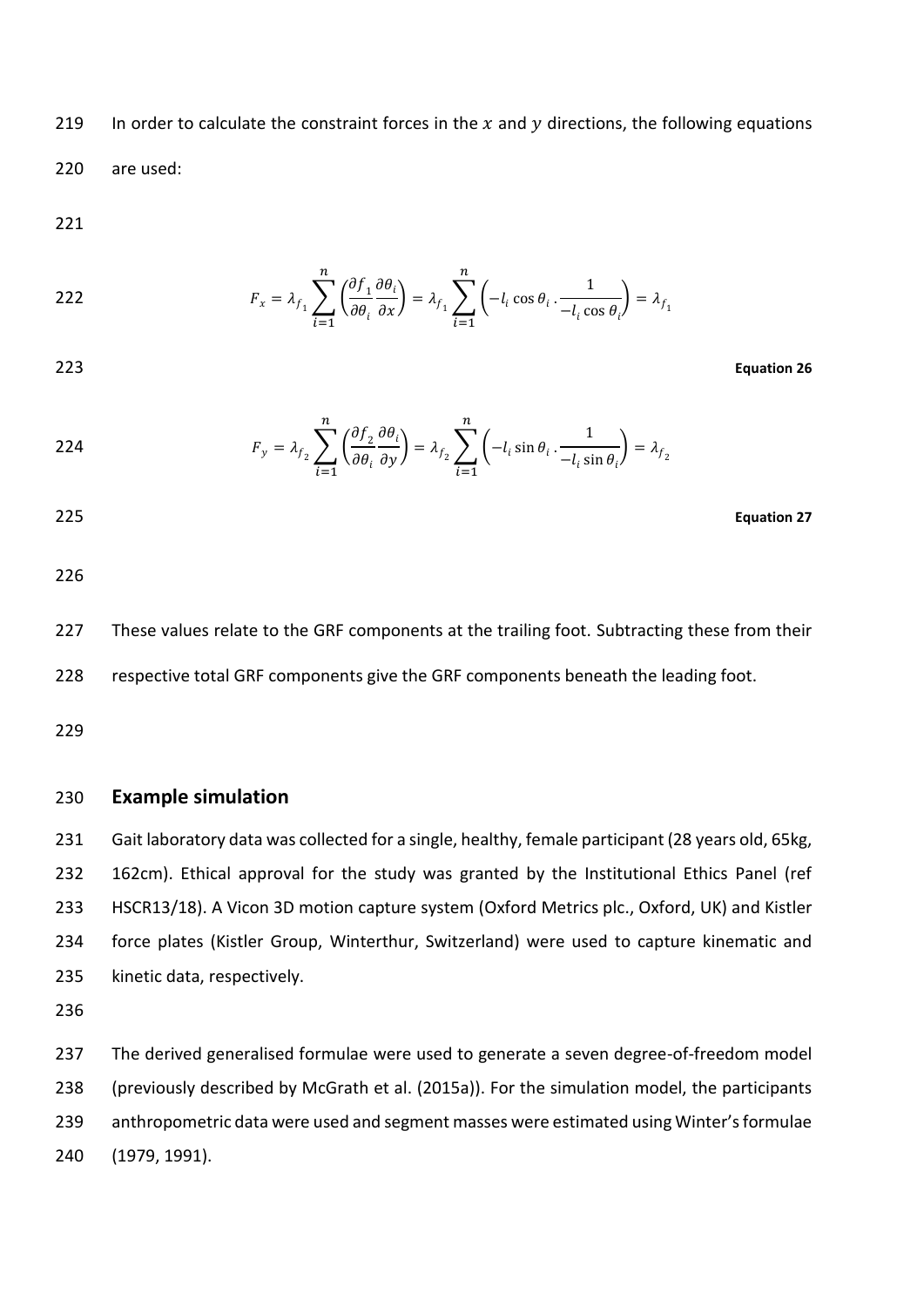The simulation was split into two: a single support (open chain) and a double support (closed chain). For both double and single support simulations, a global optimisation was performed using the MATLAB function *'GlobalSearch'* [\(Ugray et al., 2007\)](#page-16-14). The input parameters were the initial kinematic state (segment angular positions and velocities) and the joint moments over the whole simulation. The initial kinematic state was known from the gait lab measurements but since the temporal profiles of the joint moments were unknown, the initial estimate was taken from Winter's data [\(1979,](#page-16-13) [1991\)](#page-17-0). The cost function was the root mean square difference of the predicted kinematics, to those measured in the gait lab. Consequently, the optimiser was designed to 'track' the motion.

The results of this simulation are illustrated in Figure 2.

### **Discussion**

 A general formulation for the EOM of an open-link chain has been derived and presented here, with the application of modelling bipedal walking. Using Lagrangian mechanics to derive these formulae has been shown to be independent of coordinate frames and requires less 257 prior kinetic knowledge than alternative approaches, such as Newton-Euler mechanics. In terms of walking, this means that the GRF does not need to be known or estimated in order to perform forward dynamics calculations.

 However, joint moments do need to be estimated. This can be executed using an optimisation procedure, a similar method to how Anderson and Pandy [\(2003\)](#page-16-9) estimated muscle activations in a more complex model with a higher number of degrees-of-freedom. The advantage of the model described here is that a solution can be achieved within a matter of hours, rather than days, which is particularly important when a forward dynamics simulation is used within an iterative optimisation procedure. Additionally, with simpler models, it can be easier to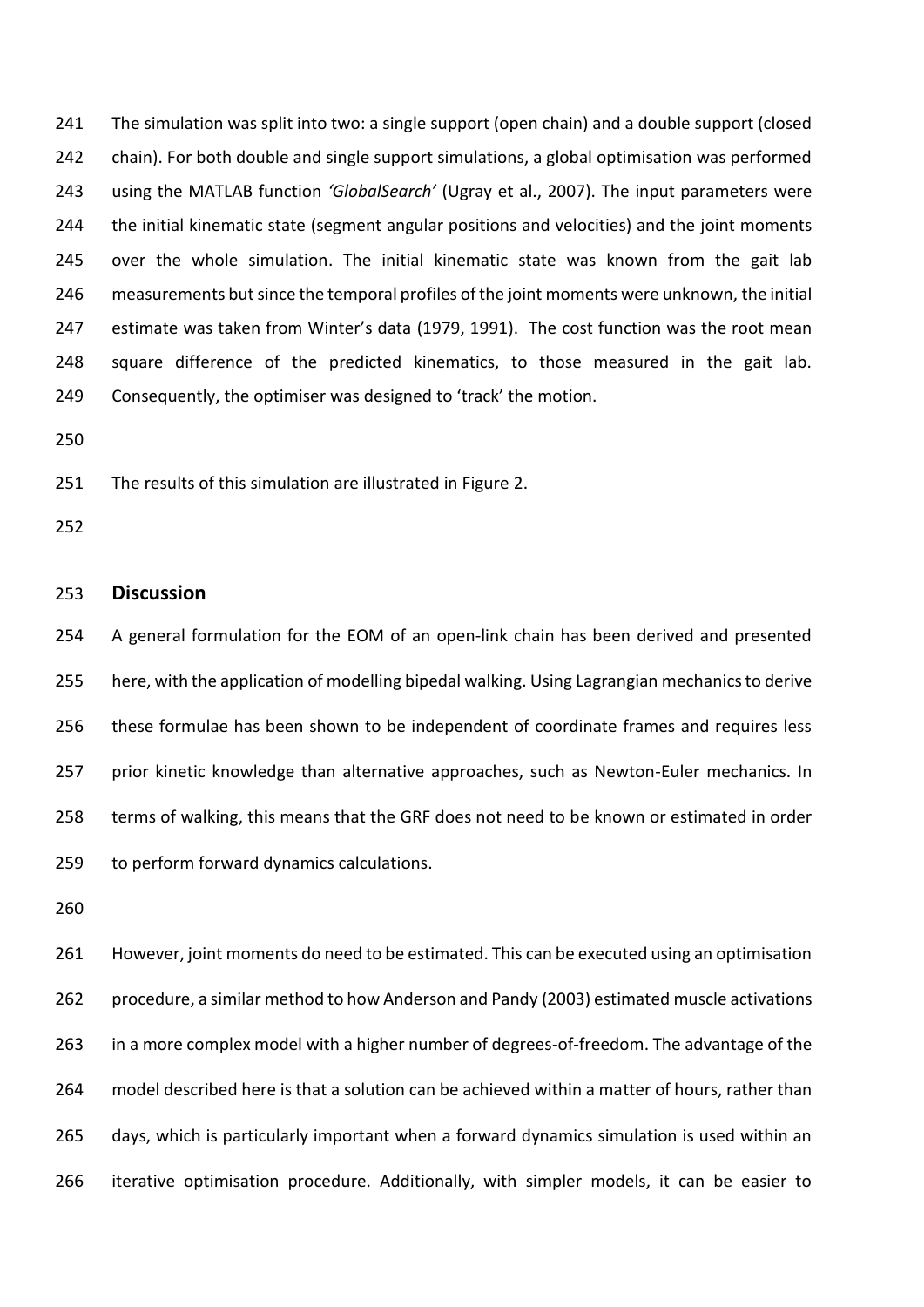267 identify cause-and-effect relationships, to gain a better understanding of the relationships between form and function in gait biomechanics. With more complex models, this process becomes much more challenging because the internal model calculations are less amenable to inspection.

 Another advantage of Lagrangian mechanics is that Lagrange multipliers can be incorporated into the calculations to apply constraints. This enables the modelling of a closed-loop chain, 274 which, in terms of walking, equates to the double support phase. Additionally, it has been 275 shown that these multipliers can be used to estimate the distribution of the GRF when both feet are contacting the floor; something that was previously an indeterminate problem. Word count: 1990 

## **Acknowledgements**

281 There were no external contributors or sponsors to the work detailed throughout this manuscript.

# **Conflict of interest statement**

There are no conflicts of interest related to this work.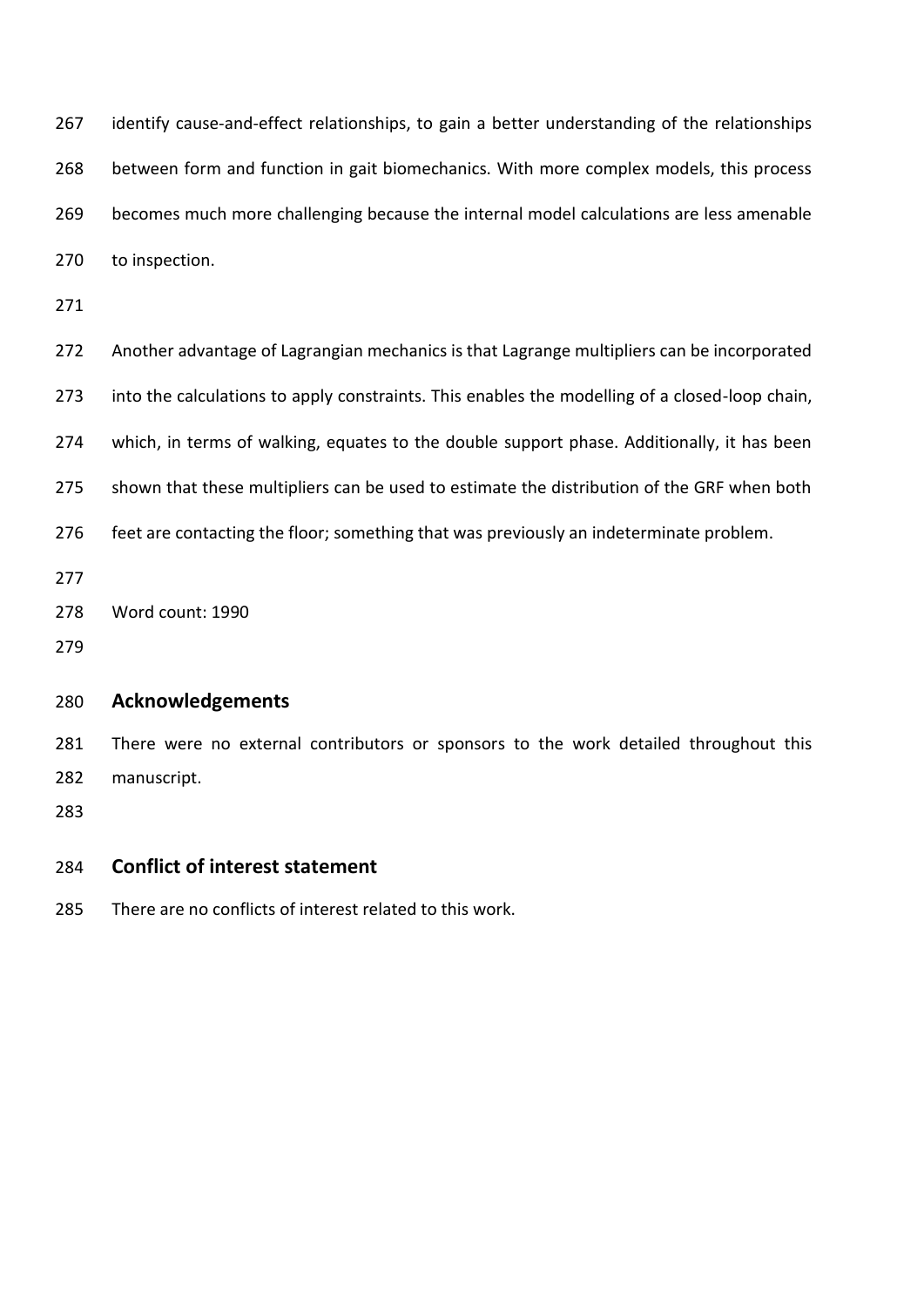# **References**

<span id="page-16-9"></span> Anderson, F.C., Pandy, M.G., 2003. Individual muscle contributions to support in normal walking. Gait & Posture 17, 159-169.

<span id="page-16-0"></span> Baker, R., Kirkwood, C., Pandy, M., 2004. Minimising the vertical excursion of the center of mass is not the primary aim of walking, Eighth International Symposium on the 3D Analysis of Human Movement, Tampa, Florida, pp. 101-104.

<span id="page-16-1"></span> Buczek, F.L., Cooney, K.M., Walker, M.R., Rainbow, M.J., Concha, M.C., Sanders, J.O., 2006. Performance of an inverted pendulum model directly applied to normal human gait. Clinical Biomechanics 21, 288-296.

<span id="page-16-2"></span> Kuo, A.D., 2007. The six determinants of gait and the inverted pendulum analogy: A dynamic walking perspective. Human Movement Science 26, 617-656.

<span id="page-16-5"></span> Martin, A.E., Schmiedeler, J.P., 2014. Predicting human walking gaits with a simple planar model. Journal of biomechanics 47, 1416-1421.

<span id="page-16-6"></span> McGrath, M., Howard, D., Baker, R., 2015a. A Forward Dynamic Modelling Investigation of Cause-and-Effect Relationships in Single Support Phase of Human Walking. Computational and Mathematical Methods in Medicine 2015, 9.

<span id="page-16-3"></span> McGrath, M., Howard, D., Baker, R., 2015b. The strengths and weaknesses of inverted pendulum models of human walking. Gait & posture 41, 389-394.

<span id="page-16-4"></span> Millard, M., Kubica, E., McPhee, J., 2011. Forward dynamic human gait simulation using a SLIP target model. Procedia IUTAM 2, 142-157.

<span id="page-16-10"></span> Onyshko, S., Winter, D.A., 1980. A mathematical model for the dynamics of human locomotion. Journal of Biomechanics 13, 361-368.

<span id="page-16-7"></span> Pandy, M.G., Berme, N., 1988a. A numerical method for simulating the dynamics of human walking. Journal of Biomechanics 21, 1043-1051.

<span id="page-16-8"></span> Pandy, M.G., Berme, N., 1988b. Synthesis of human walking: A planar model for single support. Journal of Biomechanics 21, 1053-1060.

<span id="page-16-12"></span> Ren, L., Jones, R.K., Howard, D., 2007. Predictive modelling of human walking over a complete gait cycle. Journal of Biomechanics 40, 1567-1574.

<span id="page-16-14"></span> Ugray, Z., Lasdon, L., Plummer, J., Glover, F., Kelly, J., Mart\, R., \#237, 2007. Scatter Search and Local NLP Solvers: A Multistart Framework for Global Optimization. INFORMS J. on Computing 19, 328-340.

<span id="page-16-11"></span> Ülker, H., 2010. Dynamic Analysis of Flexible Mechanisms by Finite Element Method. İzmir Institute of Technology.

<span id="page-16-13"></span>Winter, D.A., 1979. Biomechanics of Human Movement. John Wiley & Sons, Inc.